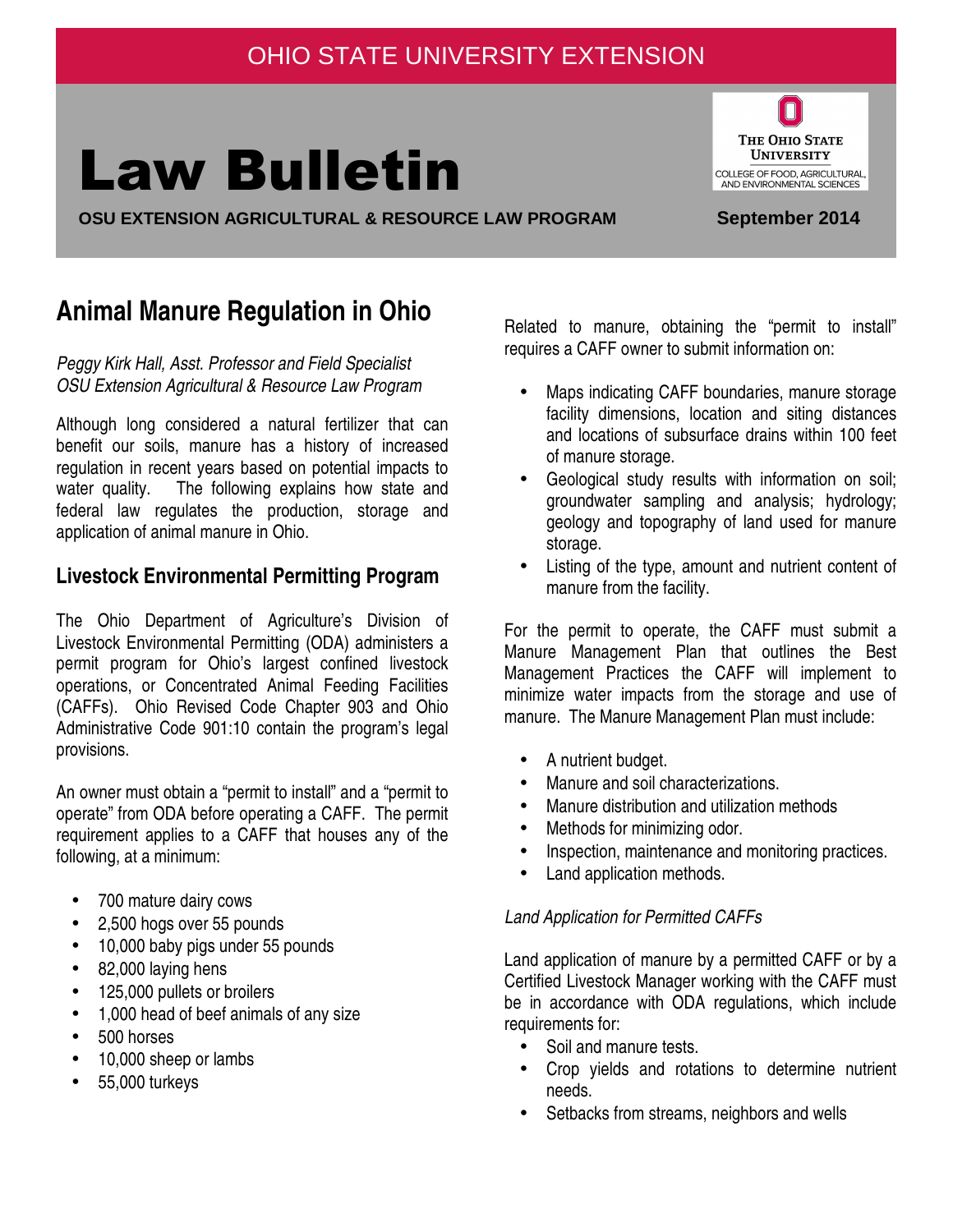- Limitations on amounts of nitrogen, phosphorus and liquid applied.
- Weather predictions.
- Examination of soil condition for cracks, earthworm burrows and plant root pathways to tile or tile blowouts in the field.
- Monitoring of tile outlets during and after application.
- Restrictions against runoff or ponding of manure.
- Recordkeeping requirements.
- Inspection requirements.

If a local farmer uses manure from a permitted CAFF for application on another farm, the CAFF must provide the farmer with the ODA's application requirements and a current manure test. The farmer must certify when and how much manure was taken from the CAFF. The farmer's land application of manure then falls under the Agricultural Pollution Abatement Program, described below.

## **National Pollutant Discharge Elimination System (NPDES) Permits**

The federal Clean Water Act requires livestock operations defined as "Confined Animal Feeding Operations" (CAFOs) to obtain a federal NPDES permit if they discharge or propose to discharge a pollutant to surface waters, even if the operation has obtained a permit from ODA. The Ohio EPA administers the NPDES permit process, which requires operators to control spills and runoff from their facilities and from the land application of manure. To obtain a permit, a CAFO must develop and implement a Manure Management Plan that addresses:

- Practices to ensure adequate manure storage capacity and proper maintenance and operation of storage facilities.
- Practices to divert clean storm water away from production areas.
- Practices to ensure that animals and manure in the production area do not come into direct contact with waters of the State.
- A land application plan that includes:
	- A nutrient budget.
	- Manure and soil characterizations.
	- Application methods and timing.
	- Agronomic application rates.

CAFO owners must also meet ongoing monitoring, recordkeeping and reporting requirements and are subject to enforcement actions for violations.

### **Certified Livestock Manager Certification**

Ohio law requires Ohio's largest CAFFs and every manure broker or manure applicator who handles more than 4,500 dry tons or 25 million liquid gallons of manure per year to obtain the Certified Livestock Manager (CLM) certification from ODA. The applicant must complete core classes on nutrient management standards, manure storage and handling and Ohio manure regulations and must also complete three elective classes on water quality, soil testing, stockpiling, emergency action plans, spill reporting, value of manure nutrients, recordkeeping, biosecurity, liability or applying manure to growing crops. CLMs must complete ten hours of continuing education every three years to maintain their certification.

#### **Ohio Agricultural Pollution Abatement Program**

Ohio's Agricultural Pollution Abatement Program (APAP) applies to agricultural operations that are not subject to the above state and federal permit programs for CAFFs and CAFOs. As stated in Ohio Revised Code 1511 and Ohio Administrative Code 1501:15-5, APAP provides state standards for management and conservation practices that aim to abate water pollution resulting from animal manure. The Ohio Department of Natural Resources Division of Soil and Water Resources (ODNR) administers APAP in cooperation with local Soil and Water Conservation Districts (SWCD).

Ohio's APAP regulations establish Best Management Practices (BMPs) for livestock operators. The standards encourage operators to:

- Operate and maintain animal manure collection, storage or treatment facilities to prevent seepage, overflow or discharge of animal manure into waters of the state.
- Prevent the discharge of manure-contaminated runoff from animal feedlots and animal manure management facilities.
- Prevent pollution caused by flooding; construct animal feeding operations so that animal manure will not be inundated by a 25 year frequency flood.